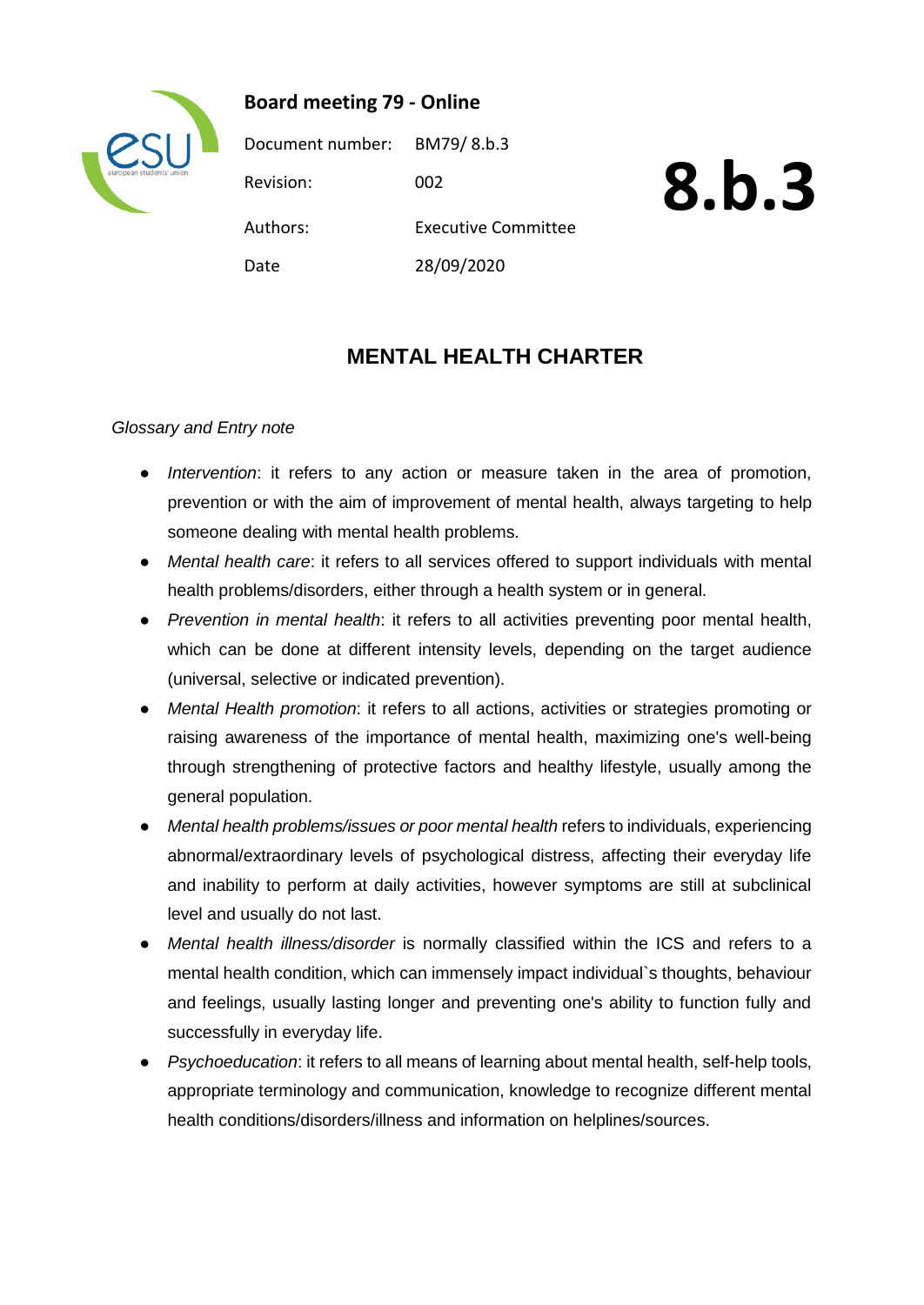*When describing the context or environment of higher education throughout this paper, we are always referring to all stakeholders in higher education (student representatives, higher education institutions, national governments and EU policy makers).*

*Additionally, we feel the need to emphasize the fact that everyone once in a while throughout their lifetime can experience abnormal, stressful events, which can affect their mental health. However, when these mental health concerns last longer, start to consistently and seriously impact social life, studying, ability to successfully perform at any daily activities, it is time to start acting and preventing any long-term harm or occurrence of serious mental health conditions.* 

## **INTRODUCTION**

Mental health in higher education and society at large has been for too long a neglected topic and has not gained enough spotlight until recent years. However, it is high time to start actively working, advocating and pushing forward for positive systematic changes that will address the mental health of students and staff on both national and European levels in the academic setting.

This document presents the very first ESU policy paper on mental health of students and will be used for any advocacy work done in the area of mental health, within and outside of higher education. Through active work for a more inclusive and stigma-free environment, higher education can set an example to society on how to tackle a deeply rooted mental health stigma, leading to a much-needed change in our world.

European Students` Union firmly believes in the necessity of mainstreaming mental health in all layers of higher education. As we have already stated in ESU Social Dimension Policy Paper<sup>1</sup>, "good health and wellbeing of a student, whether mental or physical, should not *be a luxury but rather a basic human right".* Undoubtedly, the wellbeing of students is essential to successfully perform at their studies, to overcome any challenges and obstacles on their academic path and develop efficient strategies while dealing with daily stressors, that are a part of the studying process.

Due to the challenging higher education environment, students are at a higher risk to develop mental health problems during their studies<sup>2</sup>, with compounding effects from this period of their lives often being the time for big changes and transition to adulthood. Students

-

<sup>&</sup>lt;sup>1</sup> Social Dimension Policy Paper 2019

<sup>&</sup>lt;sup>2</sup> American College Health Association, 2018. In: American College Health Association-National College Health Assessment II: Reference Group Executive Summary Fall 2017. Hanover, MD.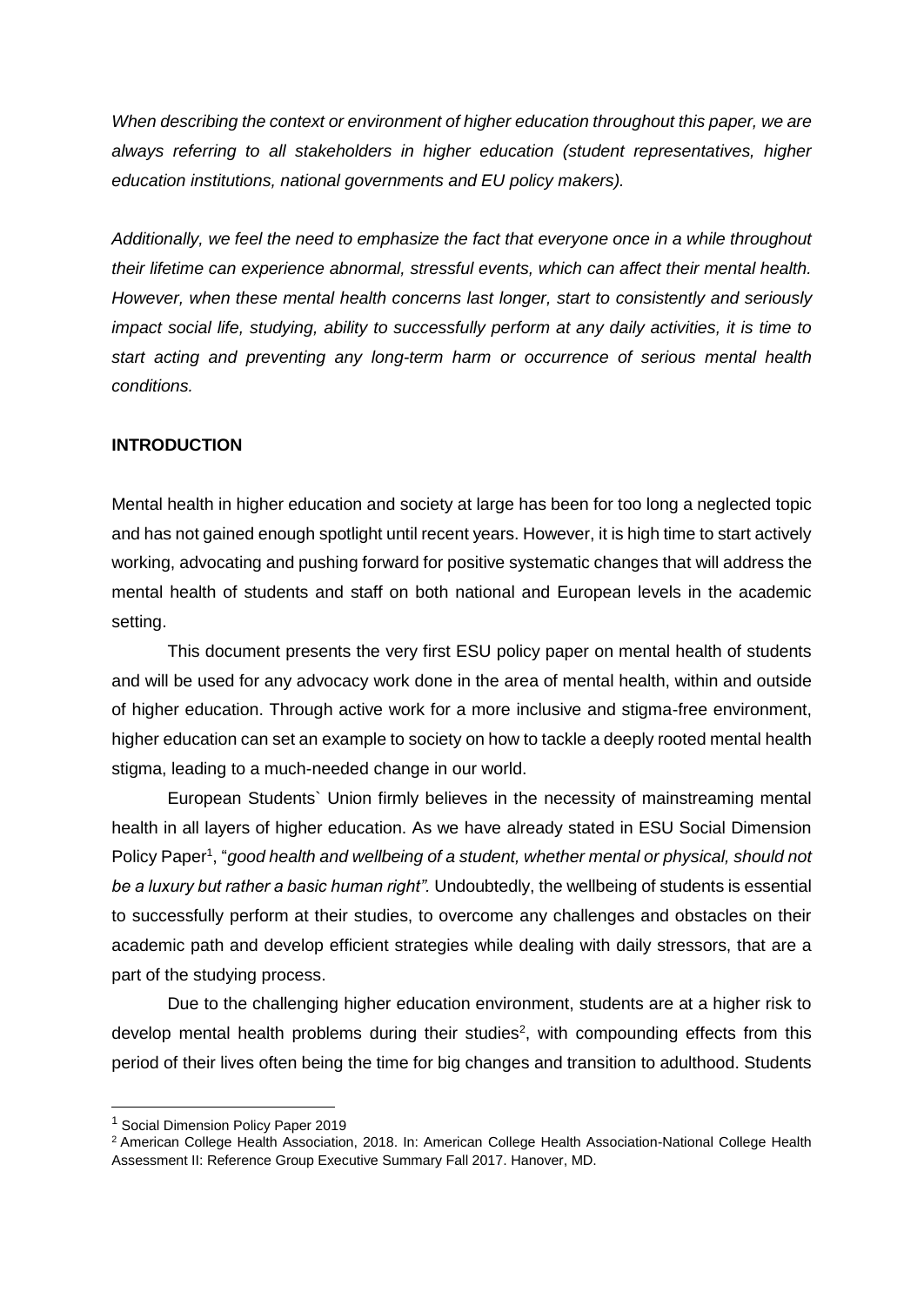who decide to continue to higher education directly after secondary education are in a developmental period, during which they are at the most risk of developing or manifesting many serious mental health issues, not to mention that new situations and environments can only add to the problem<sup>3</sup>. An environment which is highly competitive and full of expectations, the financial pressures that many unfortunately acutely feel, and high demands from society put many students in difficult situations, leaving them on the edge and at higher risk for development of serious mental health problems. Additionally, in too many cases they are still left to themselves to manage their issues, without access to effective support systems.

Students who do experience either serious or subclinical levels of psychological distress are at higher risk to fail or underachieve in their academic goals or to drop out of higher education completely.<sup>4</sup> Besides, students who are experiencing mental health issues might consequently study longer and finish their studies later than their peers. This is a big loss not only for the students themselves, but also for the wider society. Another crucial stage to look at is the transition process from high school to higher education, as this is also one of the most important turning points in one's life and can cause a lot of distress that can negatively impact an individual's ability to start the studying process efficiently. Evidence shows that negative initial experiences for new students can negatively impact student participation, their self-confidence, and decrease the sense of belonging.<sup>5</sup>

As declared in the Principles and Guidelines to Strengthen the Social Dimension of Higher Education in the EHEA<sup>6</sup>, authorities should take into account the creation of achievable policies that would allow and support higher education institutions to offer students sufficient counselling and needed guidance from the early beginnings, even before they enter higher education era, through study years to the very end, when they successfully complete their studies.

Mental health is often seen as an isolated topic that affects few and is restricted to questions of counselling and health care. However, we see it as a wider issue that is connected to other structures and systems within higher education often in combination with other challenges. Consequently, we need to recognize mental health as a vital subject also when talking about

• the inclusion and accessibility of higher education, as social cohesion and accepting environment can heavily impact one's wellbeing, consequently directly connected to their academic performance,

\_\_\_\_\_\_\_\_\_\_\_\_\_\_\_\_\_\_\_\_\_\_\_\_\_\_\_\_\_\_\_\_\_

<sup>3</sup> <https://pubmed.ncbi.nlm.nih.gov/20536969/>

<sup>4</sup>[https://www.researchgate.net/publication/46556128\\_Mental\\_Health\\_and\\_Academic\\_Success\\_in\\_College](https://www.researchgate.net/publication/46556128_Mental_Health_and_Academic_Success_in_College)

<sup>&</sup>lt;sup>5</sup> Hughes, G. & Spanner, L. (2019). The University Mental Health Charter. Leeds: Student Minds

<sup>&</sup>lt;sup>6</sup> Principles and Guidelines to Strengthen the Social Dimension of Higher Education in the EHEA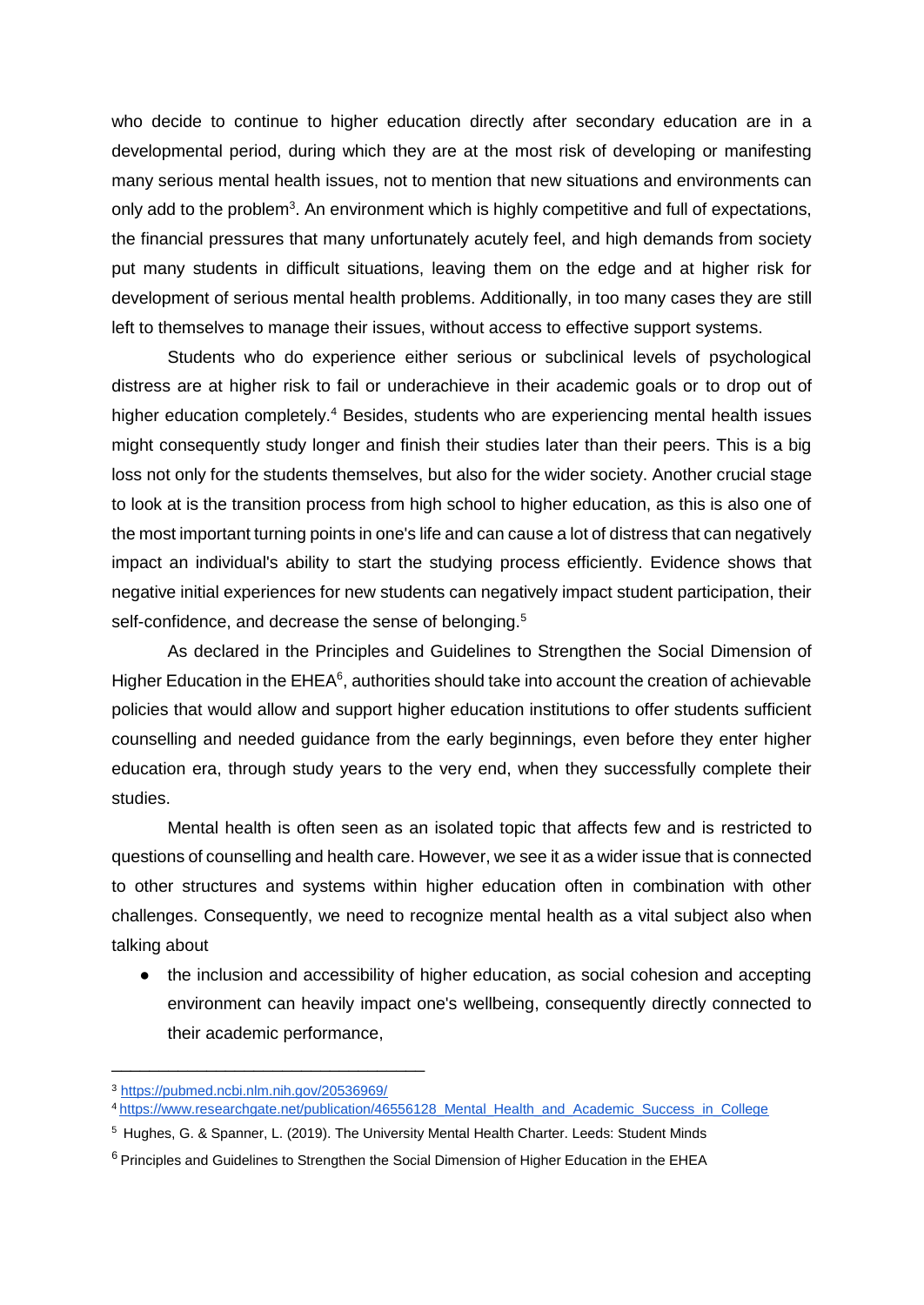- flexibility and quality of higher education, as all of these can determine individual study processes and influence their workload and study experience,
- tuition fees, student debt, transportation and housing as those are important predictors of social and financial stress, especially among marginalized group of students,
- when discussing mobility and scholarships, as both of them are in to many cases still not accessible and inclusive, causing insecurity and limited number of opportunities for a student,
- when designing curricula and developing learning and teaching policies, which can meaningfully shape the atmosphere at university, relations and studying as a whole,
- and when discussing the society at large, as negative public discourse about students can deepen the stigma and indirectly negatively affect wellbeing of students.

It is of the utmost importance to recognise the fact that quality of education is among others one of the most significant and basic tools to tackle mental health in the higher education setting. Thus, mental health in higher education does not only concern the provision of mental health services to students, but should be seen as a whole university approach<sup>5</sup>, which takes into account the individual itself and their traits and background, as well as the whole context of the higher education institution<sup>7</sup>. It is widely recognised that a systematically arranged set of interventions is more efficient than individual interventions<sup>8</sup>.

Mental health is firmly, subtly and deeply associated with all areas within and outside of higher education, therefore ESU is advocating for a well thought-out and holistic approach, through which mental health will be addressed in a comprehensive and mainstreamed way, offering students reliable, adequate and professional support systems that will be freely accessible to all.

# **1. HIGHER EDUCATION ENVIRONMENT**

\_\_\_\_\_\_\_\_\_\_\_\_\_\_\_\_\_\_\_

# 1.1. Creation of accepting and safe environments

One of the most important goals, when talking about inclusion of mental health as a priority in Higher Education environments, needs to be raising awareness of the importance of supporting the care for mental health. The higher education sphere needs to be open and inclusive, offering all students a safe and welcoming space, where mental health is taken

<sup>&</sup>lt;sup>7</sup> https://apps.who.int/iris/bitstream/handle/10665/107925/E92227.pdf?sequence=1

<sup>8</sup> Okanagan Charter. (2015). An International Charter for Health Promoting Universities and Colleges.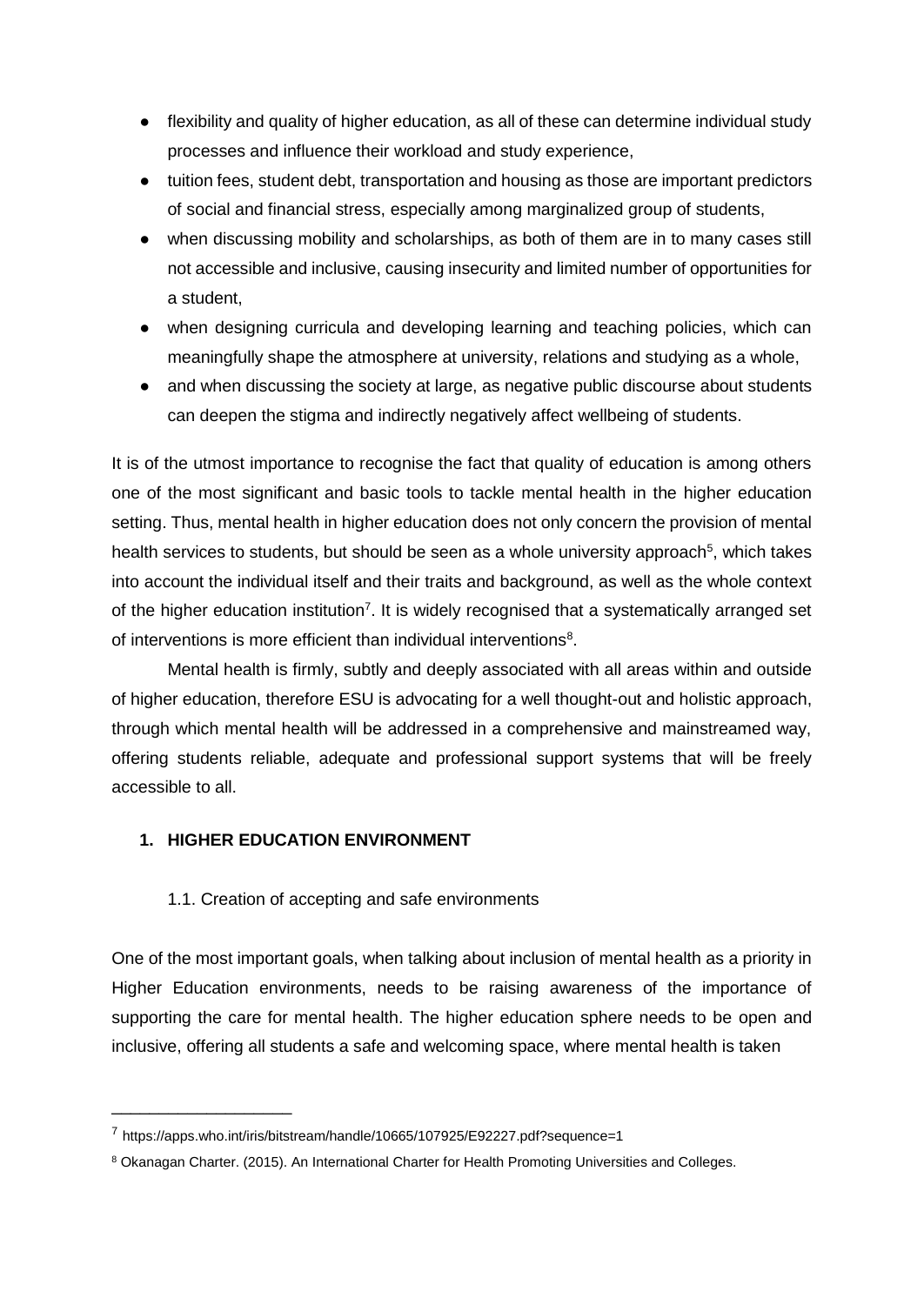seriously and with respect. A student can successfully study and fulfil their required obligations only when they feel safe and accepted, positively impacting their university experience and increasing the chances of successful completion.

Therefore, the creation of awareness campaigns is recommended, through which we can equip students with essential knowledge about how and why they should take care of their well-being during studies, as well as emphasizing its importance to the HEI staff. To encourage empathy and inclusion in the university setting, it is necessary that higher education institutions actively support the creation of the accepting atmosphere through different activities.

Peer to peer support should be boosted and strengthened through organized activities, where students can learn about the proper terminology and tools on how to support their peers with mental health problems. This kind of support can also be provided by students, who are addressing mental health also through their studies.

1.2 The importance of physical environment - safe spaces, prayer, meditation

It is important to create and allow physical environments that can help students feel safe, and where they can find peace and calm when they need to. Some evidence suggests that over 40% of students are experiencing any kind of mental health problems, however the most common are depression, anger and anxiety<sup>9</sup>. Therefore, universities should invest into safe rooms, quiet and life-stance spaces, as not only can these places help students overcome stressing and demanding situations but can also offer adequate places for spiritual expressions. In addition, awareness raising on the importance of proper nutrition, physical activity and reducing sedentary behaviour in the prevention of mental health disorders is also important, as current research is suggesting. HEIs, in collaboration with students unions, should engage in creating environments which offer and enable all students an easy and affordable access to healthy nutrition and to activities and infrastructuresfostering physical activity<sup>10-12</sup>.

\_\_\_\_\_\_\_\_\_\_\_\_\_\_\_\_\_\_\_\_

[II%20SPRING%202016%20US%20REFERENCE%20GROUP%20EXECUTIVE%20SUMMARY.pdf](https://www.acha.org/documents/ncha/NCHA-II%20SPRING%202016%20US%20REFERENCE%20GROUP%20EXECUTIVE%20SUMMARY.pdf)

<sup>9</sup>[https://www.acha.org/documents/ncha/NCHA-](https://www.acha.org/documents/ncha/NCHA-II%20SPRING%202016%20US%20REFERENCE%20GROUP%20EXECUTIVE%20SUMMARY.pdf)

<sup>&</sup>lt;sup>10</sup> Rucklidge JJ, Kaplan BJ. Nutrition and Mental Health. Clin Psychol Sci. 2016;4(6):1082-4.

<sup>&</sup>lt;sup>11</sup> Meyer J, Schuch FB. Exercise for the Prevention and Treatment of Depression. Exerc Interv Ment Illn. 2018;1– 18.

<sup>&</sup>lt;sup>12</sup> Hallgren M, Nguyen TTD, Owen N, Vancampfort D, Smith L, Dunstan DW, et al. Associations of interruptions to leisure-time sedentary behaviour with symptoms of depression and anxiety. Transl Psychiatry [Internet]. 2020;10(1):1–8.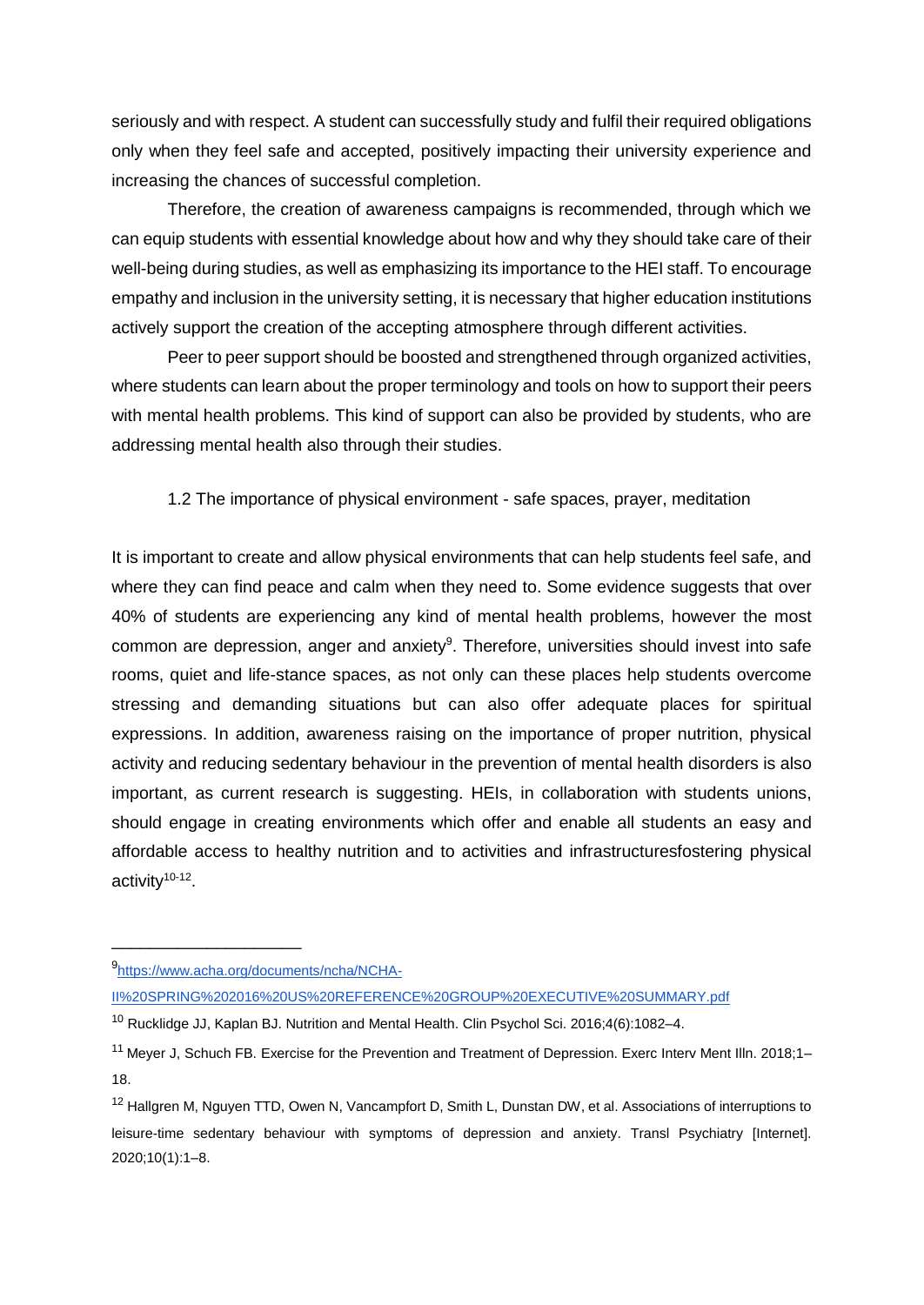#### 1.3 Mental Health as part of the learning environment

Any kind of systematic change takes time and a lot of effort, thus it is essential to understand how these transitions happen. When debating the holistic approach of students` wellbeing, we need to acknowledge that it is crucial to start at the fundamental level. Starting with spreading awareness and understanding of mental health care, firstly among university staff along with sufficient changes in the university policies.

This is also closely connected with the design of the university curricula, which needs to take into account students dealing with mental health issues. Through training of the teaching staff, it is important to put the focus on the sensitivity and confidentiality of the mental health topic, also equipping them with the basics of mental health first aid.

Teachers and other staff at the university are important gatekeepers when it comes to prevention of mental health problems among students. They are the ones who are in contact with students, who follow their academic path and first to know when things are not going in the right direction. That is why knowledge about the appropriate ways of communication and providing help is the key skill. Hence, the approach to mental health should be seen as an important part of the teacher assessment, as this would secure the sustainability and proper development of the system.

Curricula should be designed in a way to support students' learning processes through appropriate and fitting pedagogical techniques and methods, allowing students to develop learning competencies and self-regulation procedures, boosting their self-confidence, which can all have a positive impact on their mental health. Besides, higher

education policies should not directly or indirectly promote or support harmful competition among students, but rather encourage collaborative and accepting relations.

Curricula should also be designed to allow flexibility, offering any needed adaptations for those experiencing mental health problems. Flexible learning pathways should be promoted and supported, in order to create a university experience that is accessible to all.

Study track counselling, where students are guided in shaping their learning pathways, should also always be conducted with mental health in mind, as any forced changes in a study track or reorientation can have a high toll on a student's mental health.

Additionally, the well-being of students should be taken into consideration when planning how to conduct exams, as this is one of the most stressful experiences for students. All of this is important in order to secure their wellbeing during study years and furthermore, to prepare them for any kind of demanding environment they will possibly encounter later in life.

# **2. ACCESSIBLE MENTAL HEALTH SUPPORT SERVICES**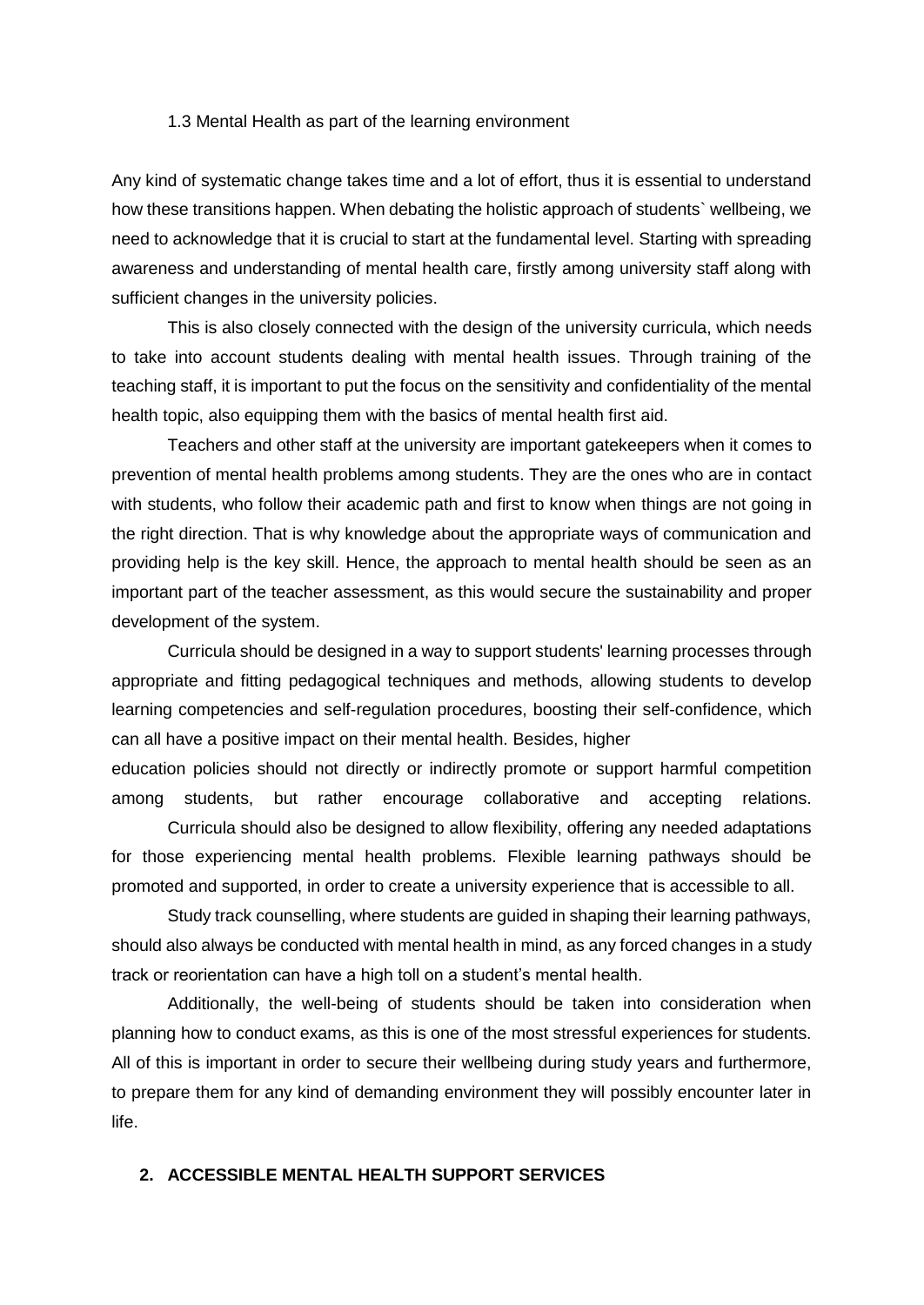#### 2.1. Support services

Mental health support services are one of the most common tools that higher education institutions usually implement in order to offer students needed support during their studies and, even more importantly can monitor students at risk and offer adequate urgent support when needed. This solution might sound simple enough at first, but it is more complicated and nuanced than it is often treated as. Not all services necessarily offer quality and adequate support, and in many cases the information on available services is not well communicated among students.

Therefore higher education institutions need to efficiently communicate information on the available support services which are offered to students. It is also fundamentally important to aim for fully and quickly accessible systems, where excessive bureaucracy or administrative and financial hurdles are not standing in the way of the wellbeing of students<sup>13</sup>. Support services need to be free of charge, with enough professionals in proportion to the student population and must be non-discriminatory, taking into account the diversity of the student body and offering all students regardless of their background full support. Moreover, these services need to be based on confidentiality and no medical evidence should ever be required to benefit from the support they provide.

The counselling should be professional and discrete, respecting all GDPR rules and regulations, always keeping in mind the main goal of helping an individual overcome distress or discomfort and supporting their selfgrowth. Additionally, it is beneficial and mandatory that whenever a higher education institution is reporting any matter on mental health, appropriate destigmatizing terminology should be used.

Besides that, ESU strongly believes that sustainable and adequate funding should be prioritised when setting support systems in place in university environments, as only through consistency and continuity can efficiently support and prevention in the area of mental health be achieved. Special attention should be given to international students, securing support services that are multilingual and can help them navigate through new university settings and adapting to new cultural environments. Additionally, the qualifications and proficiency of the staff employed should be considered as one of the biggest predicting factors for quality and efficiency of support services. This is yet another way, how universities can lead positive changes in the area of mental health and set examples also to a wider public. Moreover, governments should provide higher education institutions with specific resources in order to enhance the operation of counselling services.

\_\_\_\_\_\_\_\_\_\_\_\_\_\_\_\_\_\_\_\_\_\_\_\_\_\_\_\_\_\_

<sup>&</sup>lt;sup>13</sup> Social Dimension Policy Paper 2019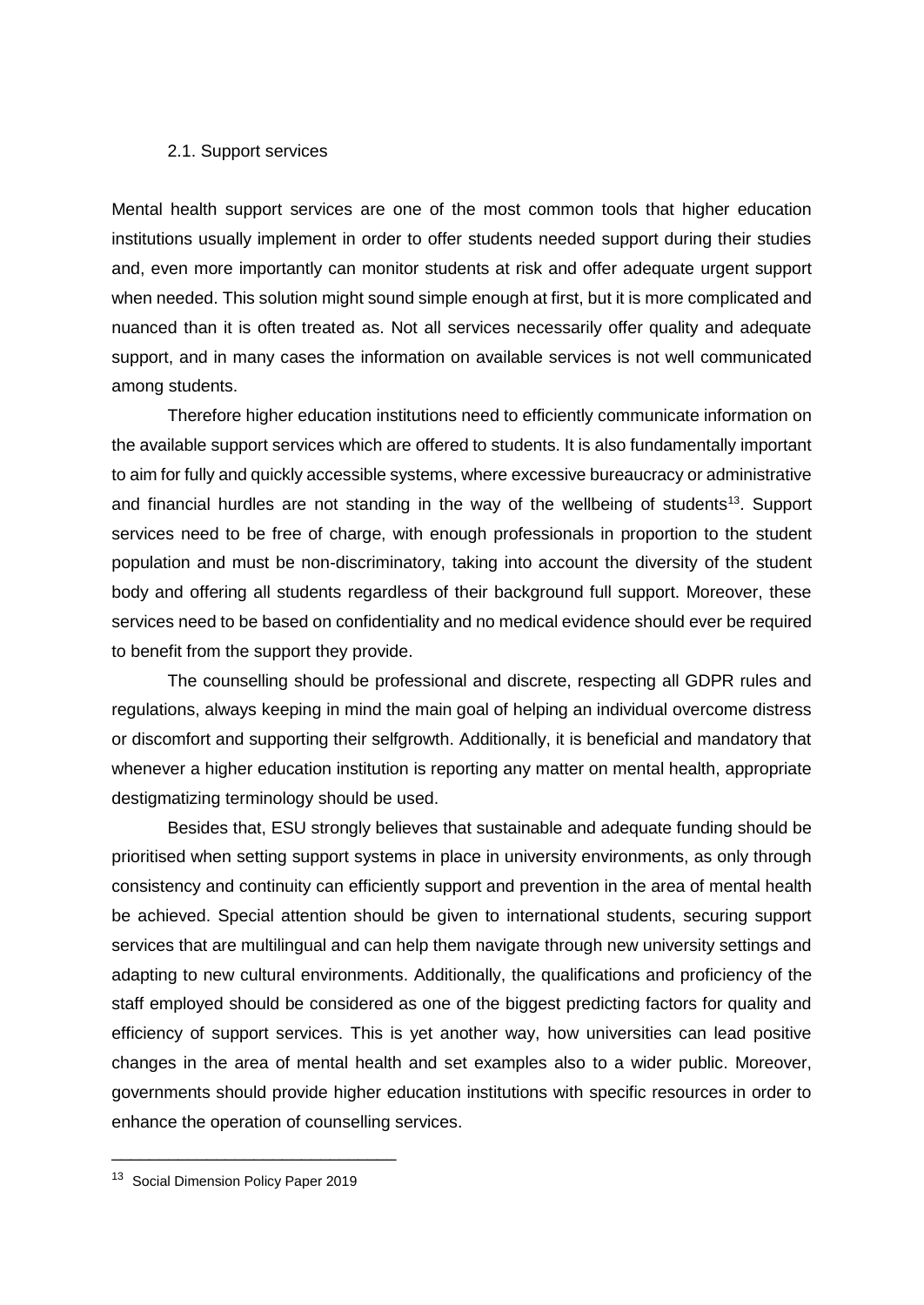## 2.2 Promotion and prevention as key elements

Mental health promotion and prevention goes hand in hand with the provision of support systems within universities. It is equally important and crucial compared to any other activities carried out in the field of mental health care. Higher education is by itself a perfect starting point for promotion and prevention programs, since the continuous monitoring of an individual's progress is possible throughout the study years, consequently offering a unique perspective and opportunity for a student`s selfgrowth and for the development and revision of prevention programs.<sup>14</sup>

Higher education is also a potential entry for suicide prevention among students. Efficient and accessible support systems can serve as gatekeepers for students that might be at higher risk..<sup>15</sup> Therefore, integration of any prevention programs into the HE context should be thoughtfully prepared, considering the guidelines for efficient and effective implementation of prevention activities. Multi-layer approaches should be designed, innovative and sufficient promotion and prevention programs should be explored and used in higher education settings.

There is existing evidence<sup>16</sup> that students who recognize and understand topics concerning mental health, will be more likely to search for help if they themselves experience any mental health problems. Consequently, investing into quality prevention programs offering psychoeducation and other educating interventions, is not only of short -term benefit, but also a sustainable investment into the society at large.

# **3. THE NEED OF SYSTEMATIC CHANGES**

#### 3.1 Nothing About Us, Without Us

Mental health should be a topic seriously treated by higher education institutions, other nongovernmental and governmental institutions. Besides close cooperation and inclusive policy making process among all is encouraged in order to achieve desired goals. All stakeholders should take a proactive approach to create an inclusive and accepting higher education across Europe.

\_\_\_\_\_\_\_\_\_\_\_\_\_\_\_\_\_\_\_\_\_\_\_\_\_\_\_\_\_\_\_\_

<sup>14</sup> <https://pubmed.ncbi.nlm.nih.gov/20536969/>

<sup>15</sup> <https://pubmed.ncbi.nlm.nih.gov/20669520/>

<sup>16</sup> <https://pubmed.ncbi.nlm.nih.gov/17908021/>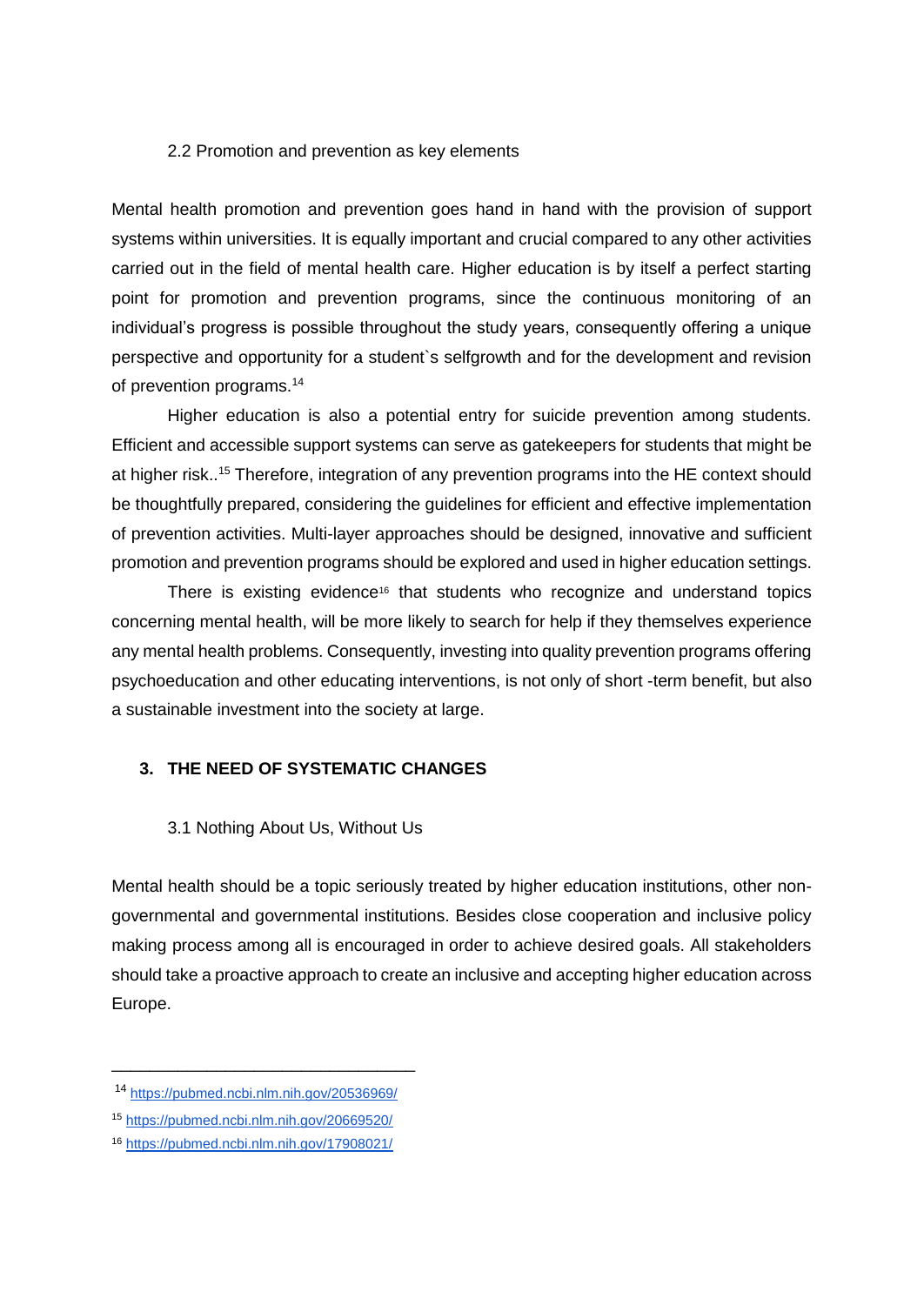Students should be seen as the key stakeholders in higher education, therefore they should be included in all important matters of decision making and policy design, also on the topic of mental health. Representation of students should naturally be seen as crucial also when debating the integration of mental health into university policies and curricula.

Higher education institutions should collect valuable data and feedback directly from students, following a bottom up approach, as this is the only way to organically build a strong system based on respect and acceptance. ESU strongly believes that it is the responsibility of higher education institutions to ensure that the mental health of students is a priority and is being acknowledged on all levels of society, aiming for a national strategy to holistically address the ever-growing problems of mental health.

3.2 Data collection<sup>17</sup>

**\_\_\_\_\_\_\_\_\_\_\_\_\_\_\_\_\_\_\_\_\_\_\_\_\_**

Higher education institutions and governments should strive for continuous collection of valuable data on mental health on student's wellbeing and student's satisfaction with services and HE personnel, as this is crucial in order to monitor the implementation and effects of the prevention programs implemented. Hence, data collection, if being carefully monitored by students and other stakeholders, can identify the leading causes of mental health problems of students, offer general improvement options and prevention ideas to implement holistic approaches.

Governments should secure the finances and guidelines to ensure quality of data collection, this should be done in close cooperation with higher education institutions and mental health professionals. It is important to acknowledge that improvement of mental health of students strongly relies on the collected data and even more importantly, action plans following that, therefore ESU calls all countries within EHEA to prioritize and establish data collection on mental health.

It is crucial, however, to restate that any such data collection needs to be handled with extreme care, confidentiality and sensitivity, treating the issues being studied with the respect they need, maintaining the anonymity and privacy of students, and not using any data for any other purposes than monitoring the wellbeing of the student body. Also, transparency should be prioritized, as students should always be informed about the usage of their data and when required, also give consent.

<sup>&</sup>lt;sup>17</sup> Principles and Guidelines to Strengthen the Social Dimension of Higher Education in the EHEA